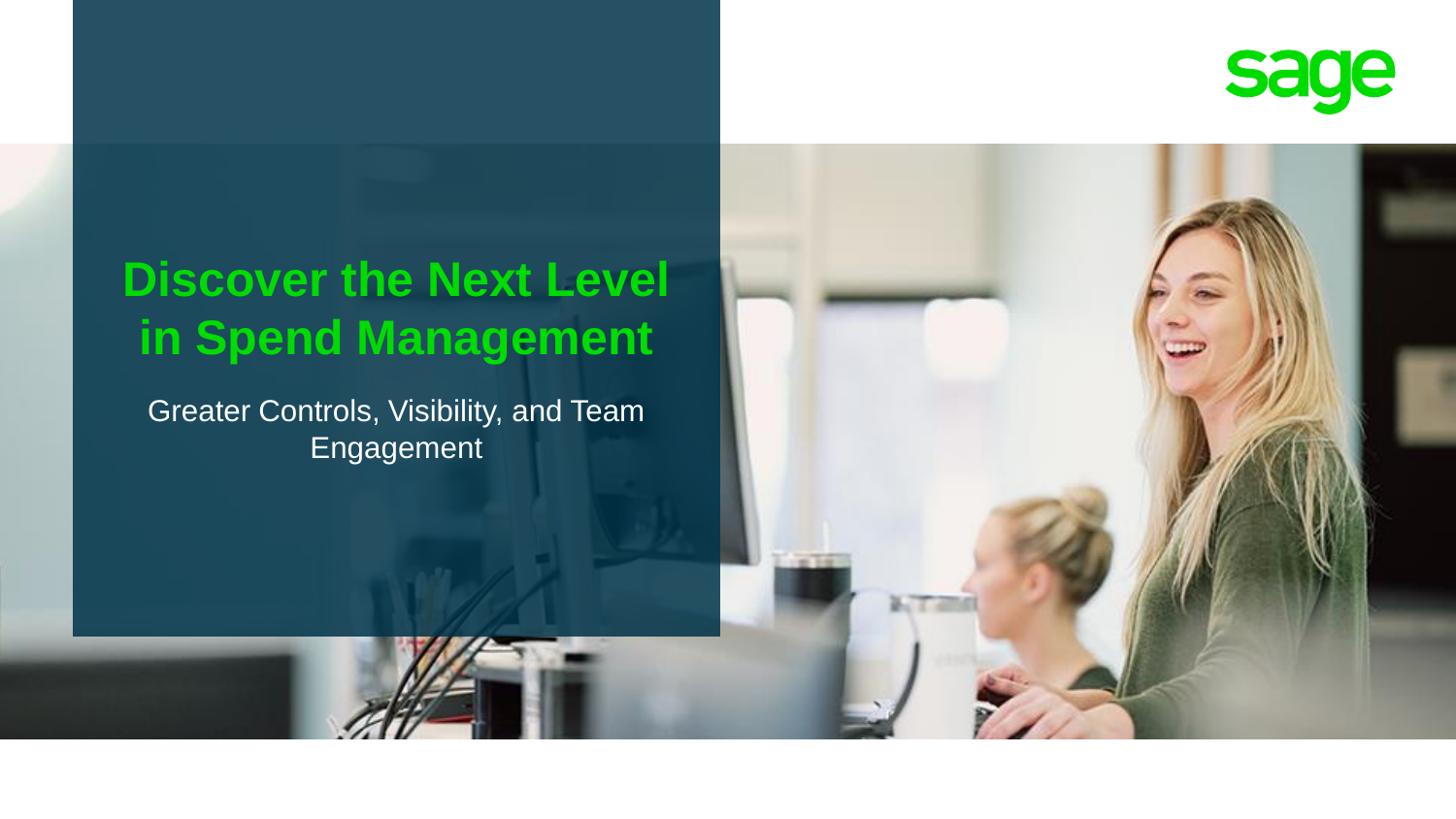## **Recovery is happening in phases**



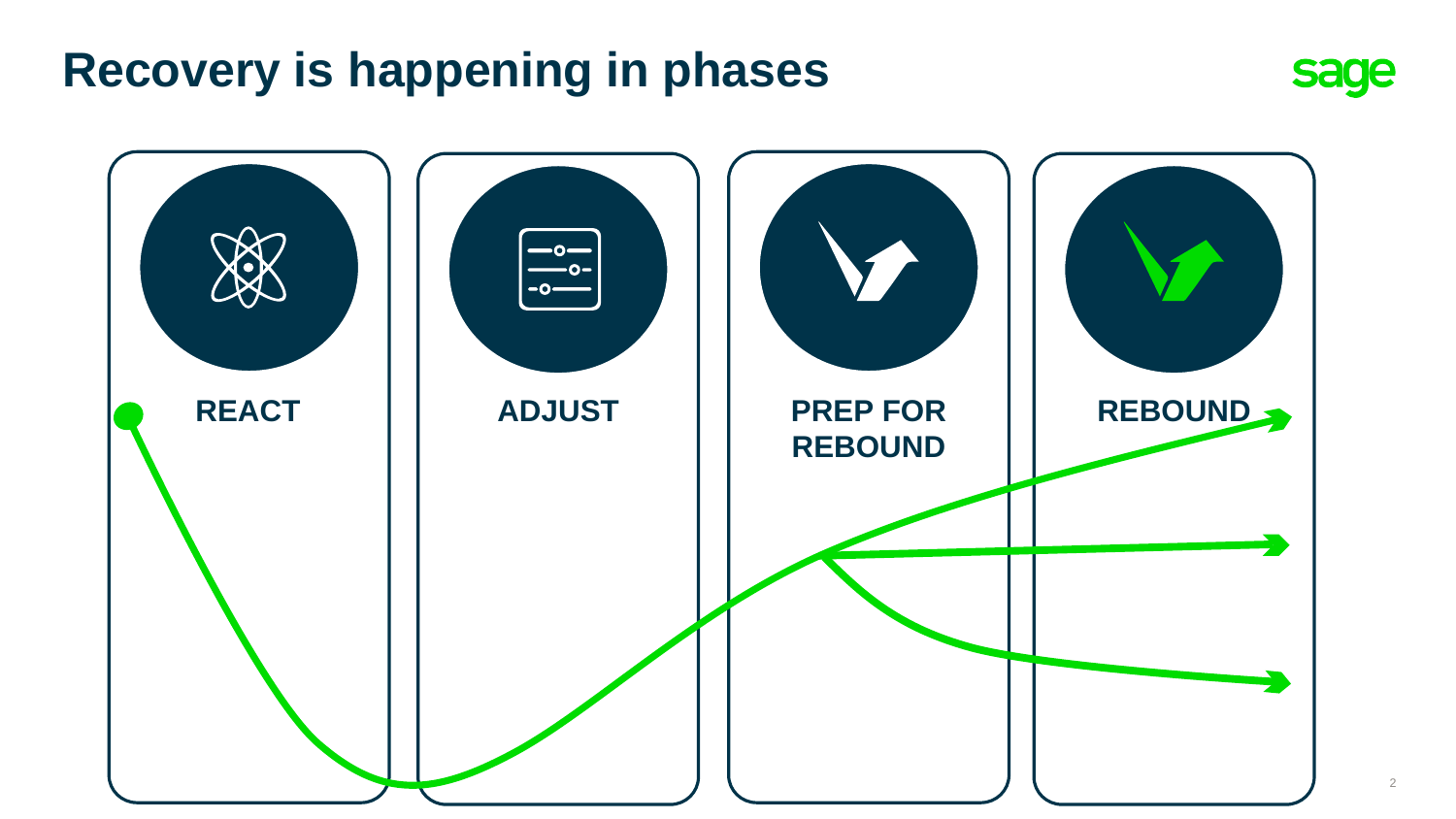## **Housekeeping**

- The recording of this session, slides, and follow up blog will be posted shortly
- View our additional resources
- Submit questions using the Q&A panel
- Take the survey
- Share on social media

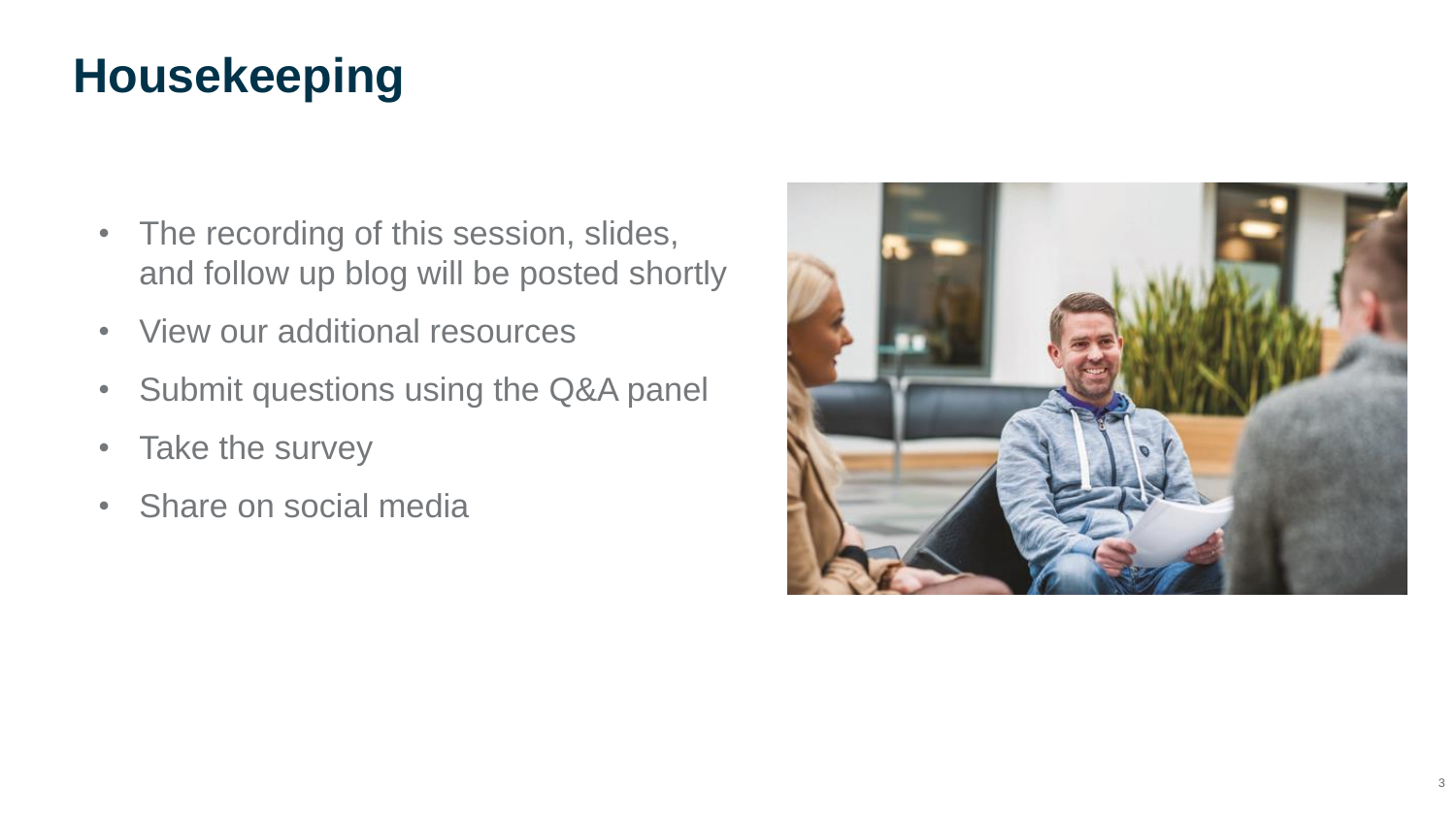## **What we hope you learn today**



- Give every employee a view into the impacts their expenditures have on company performance
- Improve the business processes that link specific customers or cohorts to the cost of closing them
- Provide faster feedback on the results generated by your company's business decisions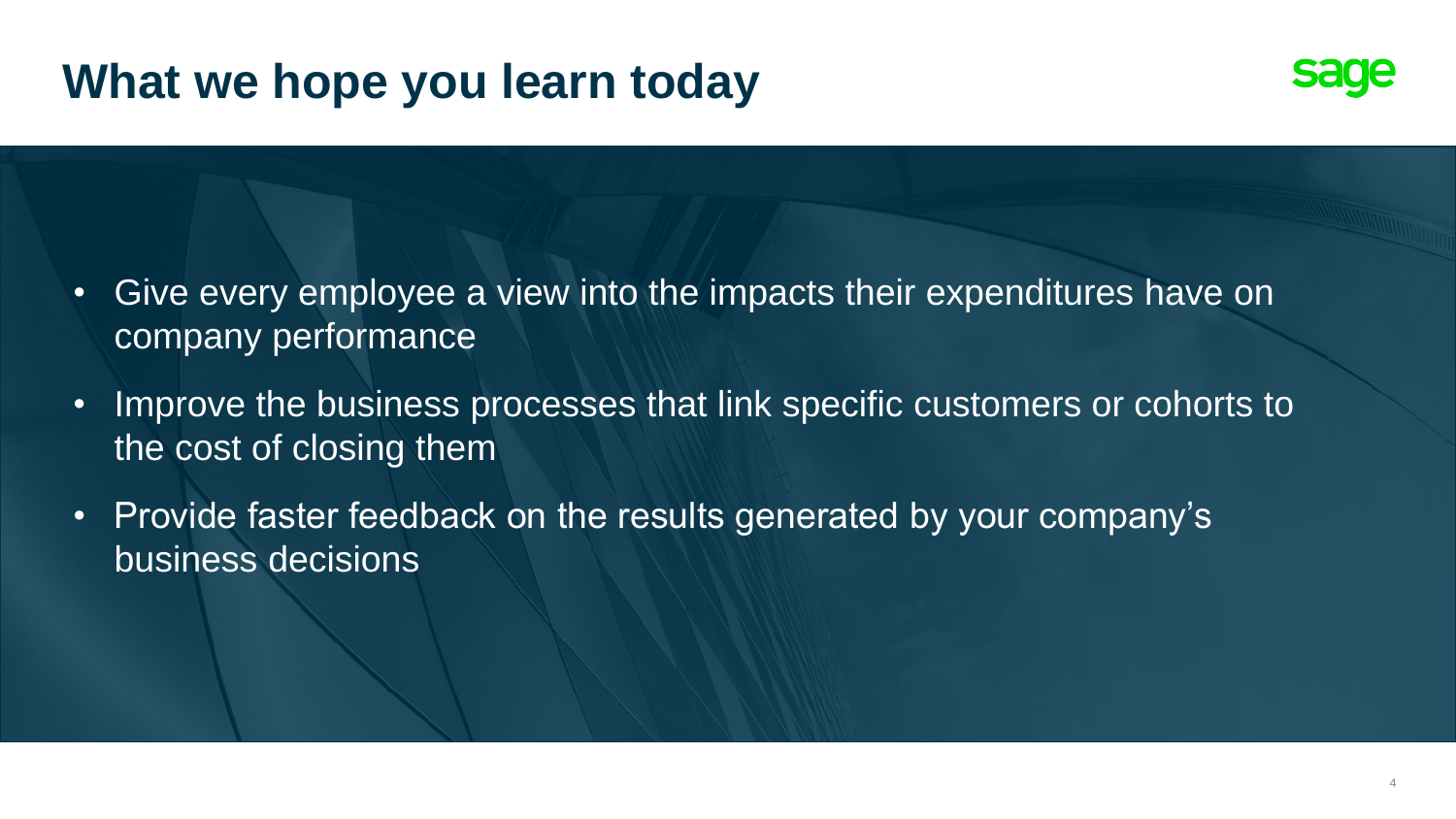







**Matt Wolf VP Finance Roadster**

**Thejo Kote CEO Airbase.io**

**David Appel Head of Subscription & SaaS Vertical Sage Intacct**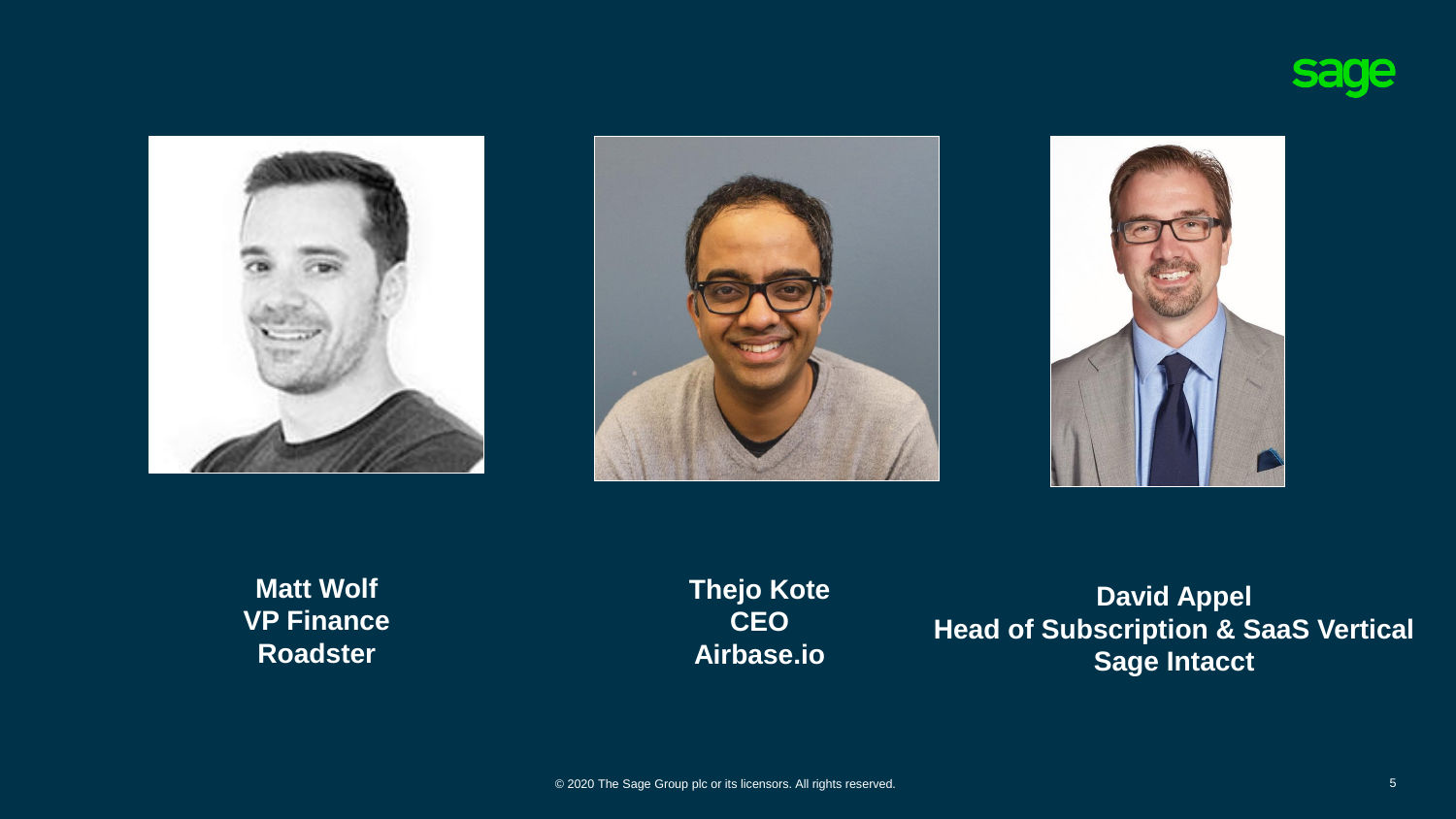

- Give every employee a view into the impacts their expenditures have on company performance
- Improve the business processes that link specific customers or cohorts to the cost of closing them
- Provide faster feedback on the results generated by your company's business decisions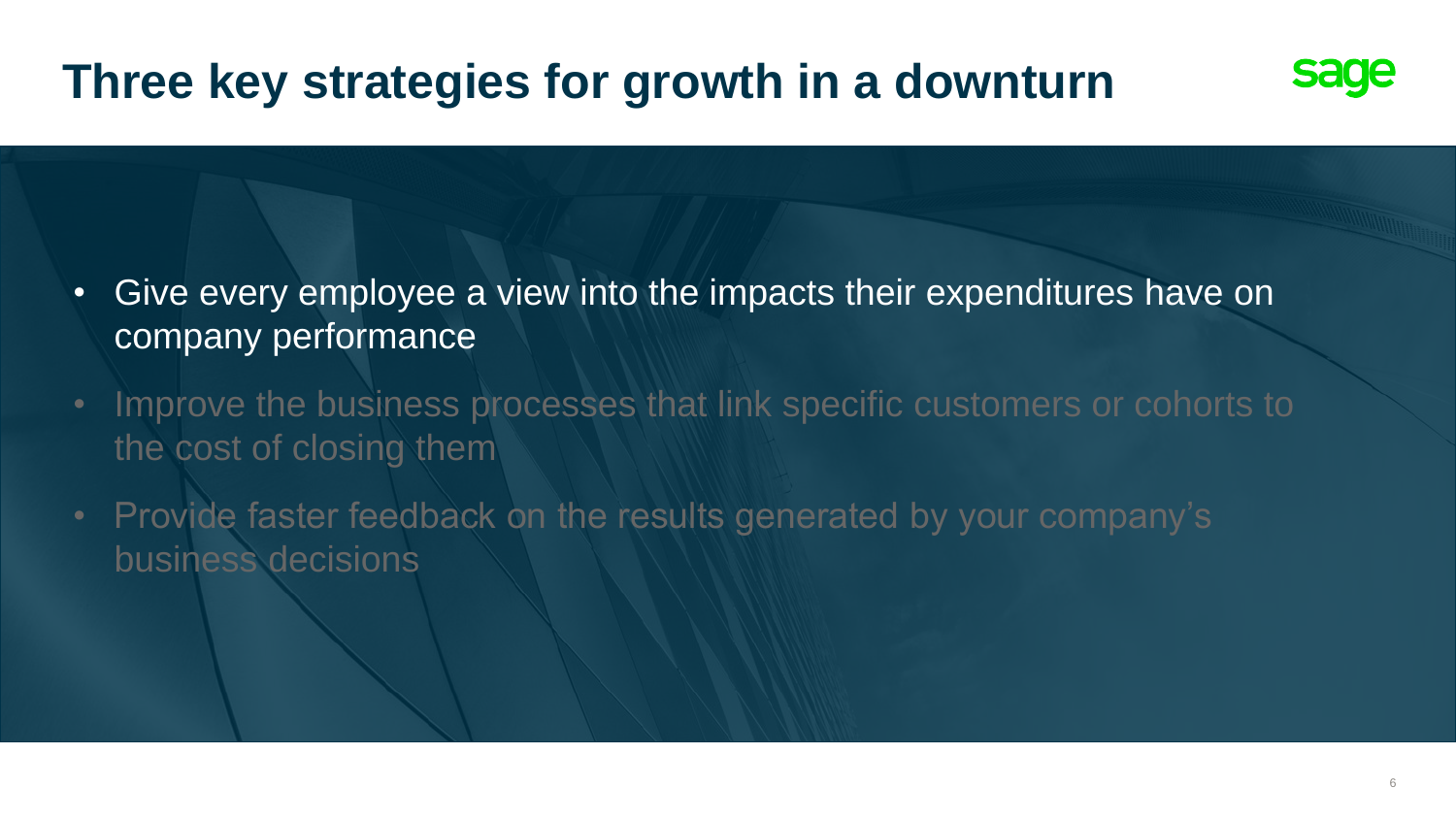## **There is a growth trajectory to track against**

| <b>Stage</b>      | Use of funds                                    | <b>What to accomplish</b>                                                                       | <b>Financial processes</b>                                                                                                                    | Key measure $\uparrow$   |
|-------------------|-------------------------------------------------|-------------------------------------------------------------------------------------------------|-----------------------------------------------------------------------------------------------------------------------------------------------|--------------------------|
| Sale or IPO       | Expand product line, go<br>global, acquisitions | Take what works and move to adjacent<br>markets and new geographies                             | <b>Acquisitions</b><br>International expansion                                                                                                | <b>Net Profit</b>        |
| Series C, D, E, F | Grow to \$100M in gross profit                  | Growing @ 40%+ with repeatable<br>product development, sales, and<br>customer success processes | FP&A<br><b>Gross Margin Analysis</b><br><b>Accelerated Close</b>                                                                              | <b>Gross Profil</b>      |
| <b>Series B</b>   | Prove Net Expansion<br><b>Revenue Model</b>     | Growing 50%+<br>Customers buying 2nd and 3rd time                                               | One Subscription lifecycle - add-ons,<br>upsells/downsells, renewals,<br>cancellations<br>ASC 606 compliance<br>Forecast revenue/billing/cash | <b>CMRR</b> per Customer |
| <b>Series A</b>   | Prove revenue model                             | Growing 100%<br>75% of sales meeting quota                                                      | Automate subscription billing<br>Streamline quote-to-cash<br>Forecast bookings                                                                | Unit Economics           |
| <b>Seed</b>       | <b>Product market fit</b>                       | 10 ecstatic customers                                                                           | Manage cash<br>AP & AR & Payroll<br><b>CRM</b> for tracking                                                                                   | Cash                     |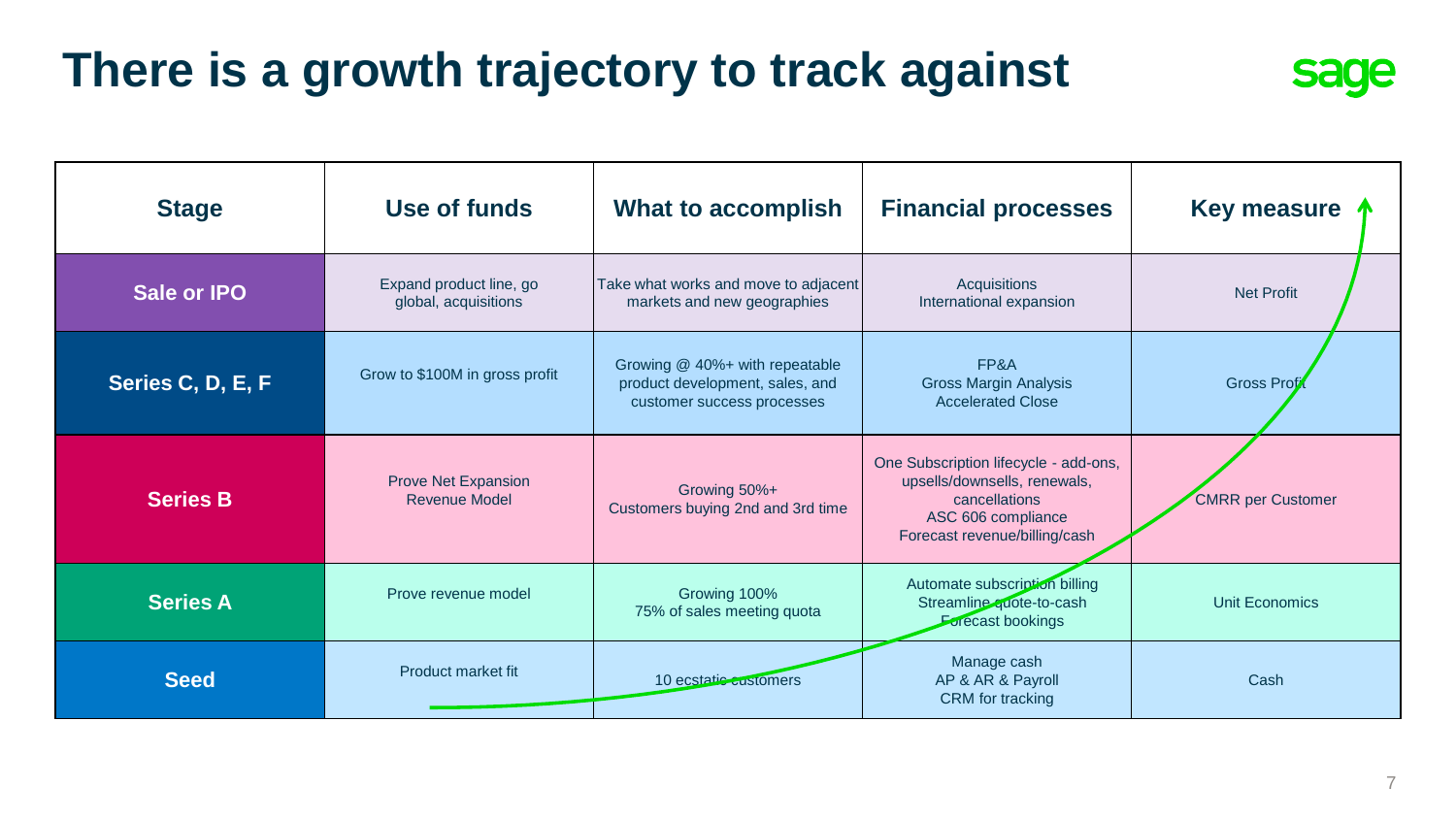

- Give every employee a view into the impacts their expenditures have on company performance
- Improve the business processes that link specific customers or cohorts to the cost of closing them
- Provide faster feedback on the results generated by your company's business decisions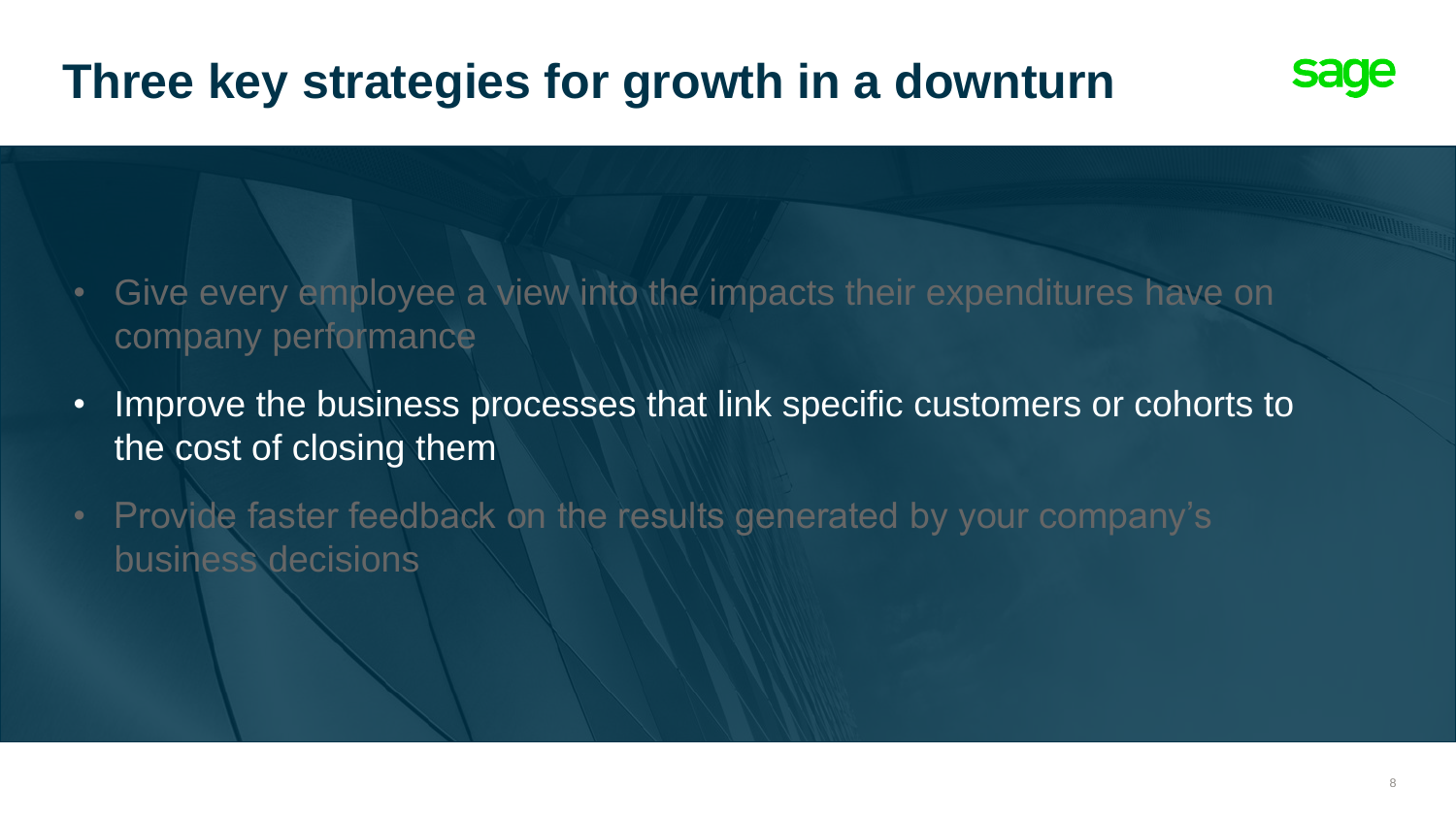**Decentralized spending on…**



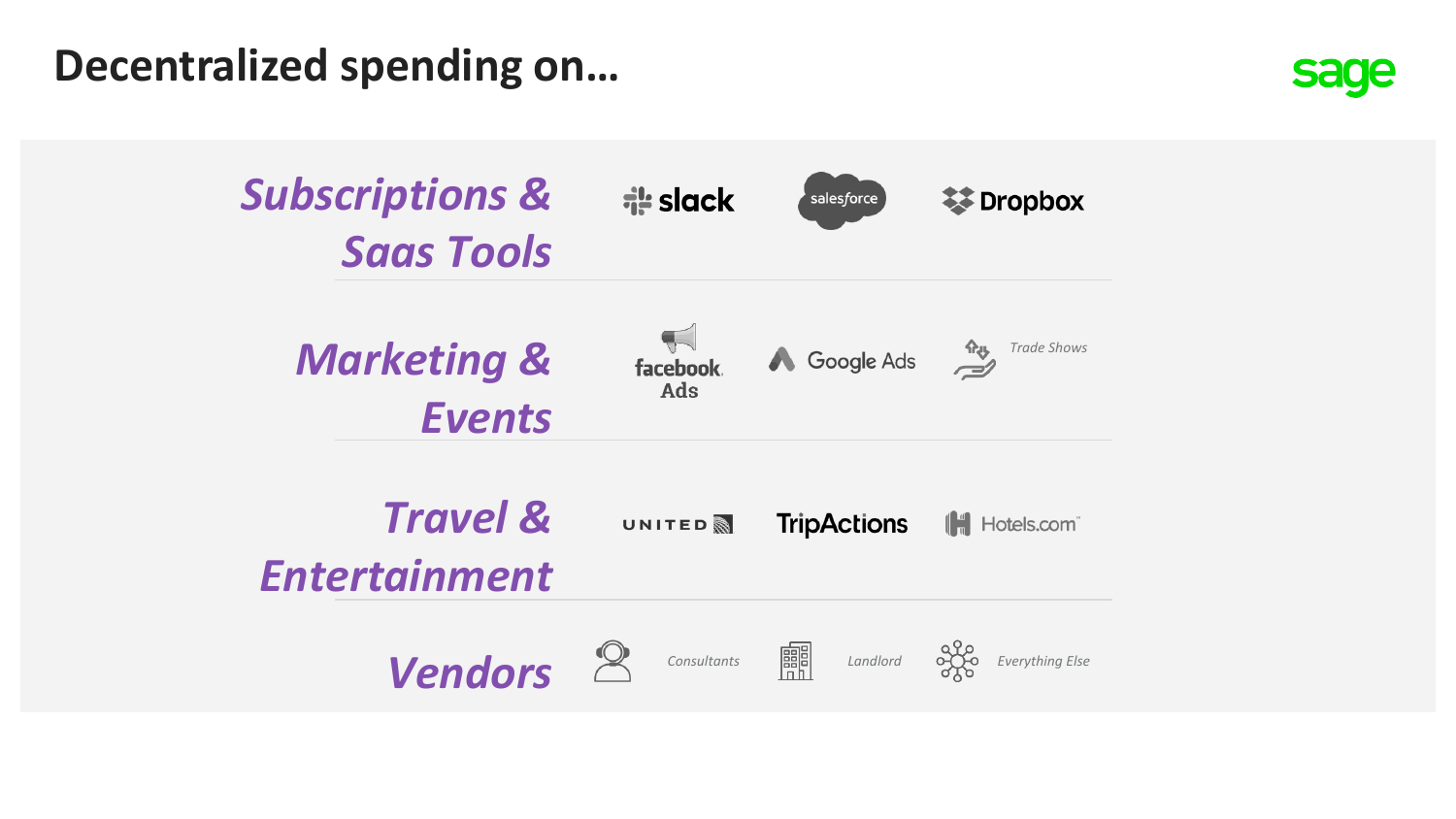## **Traditional Tech-Stack:**



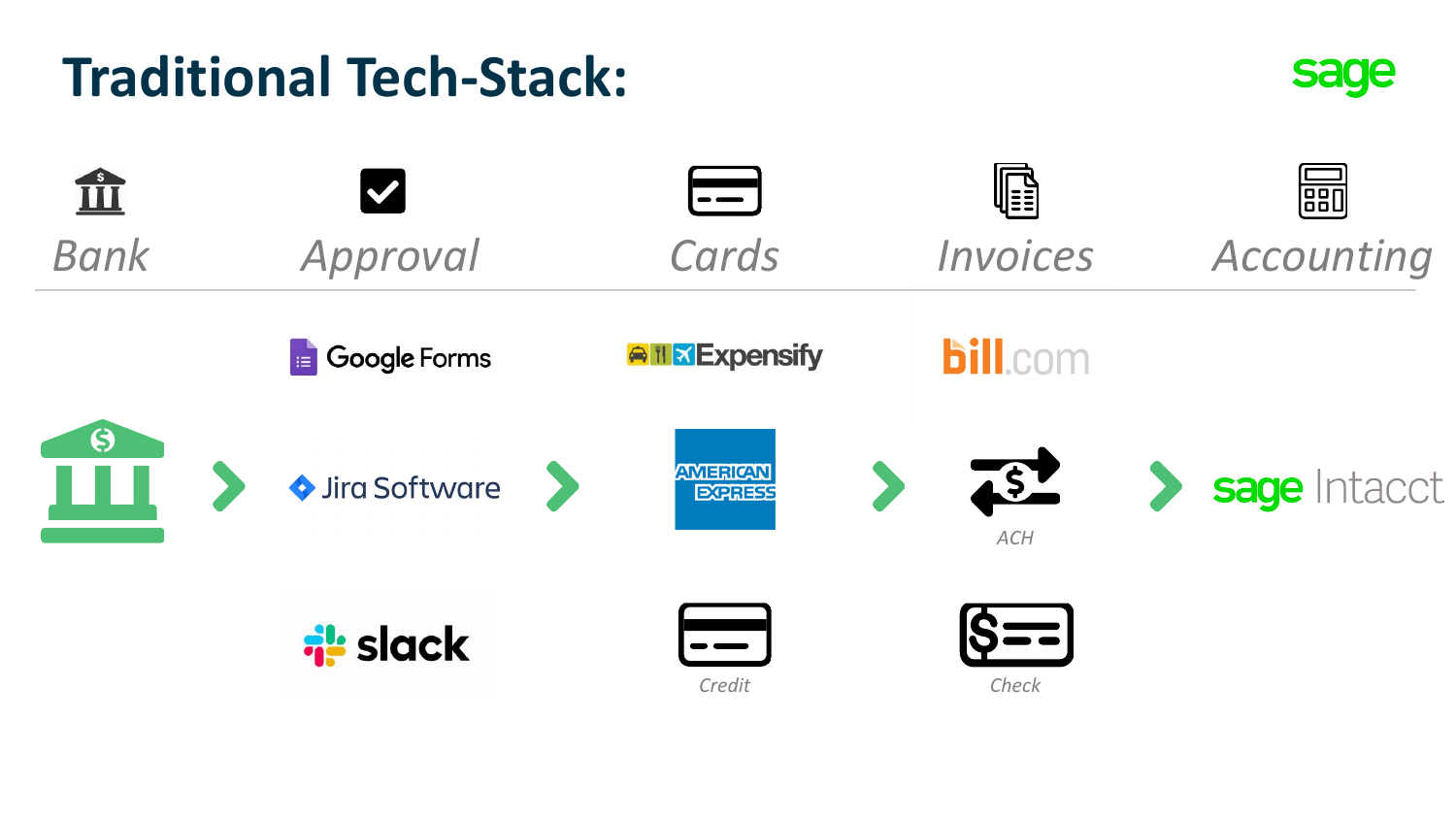# **A central record for tracking spend sage**

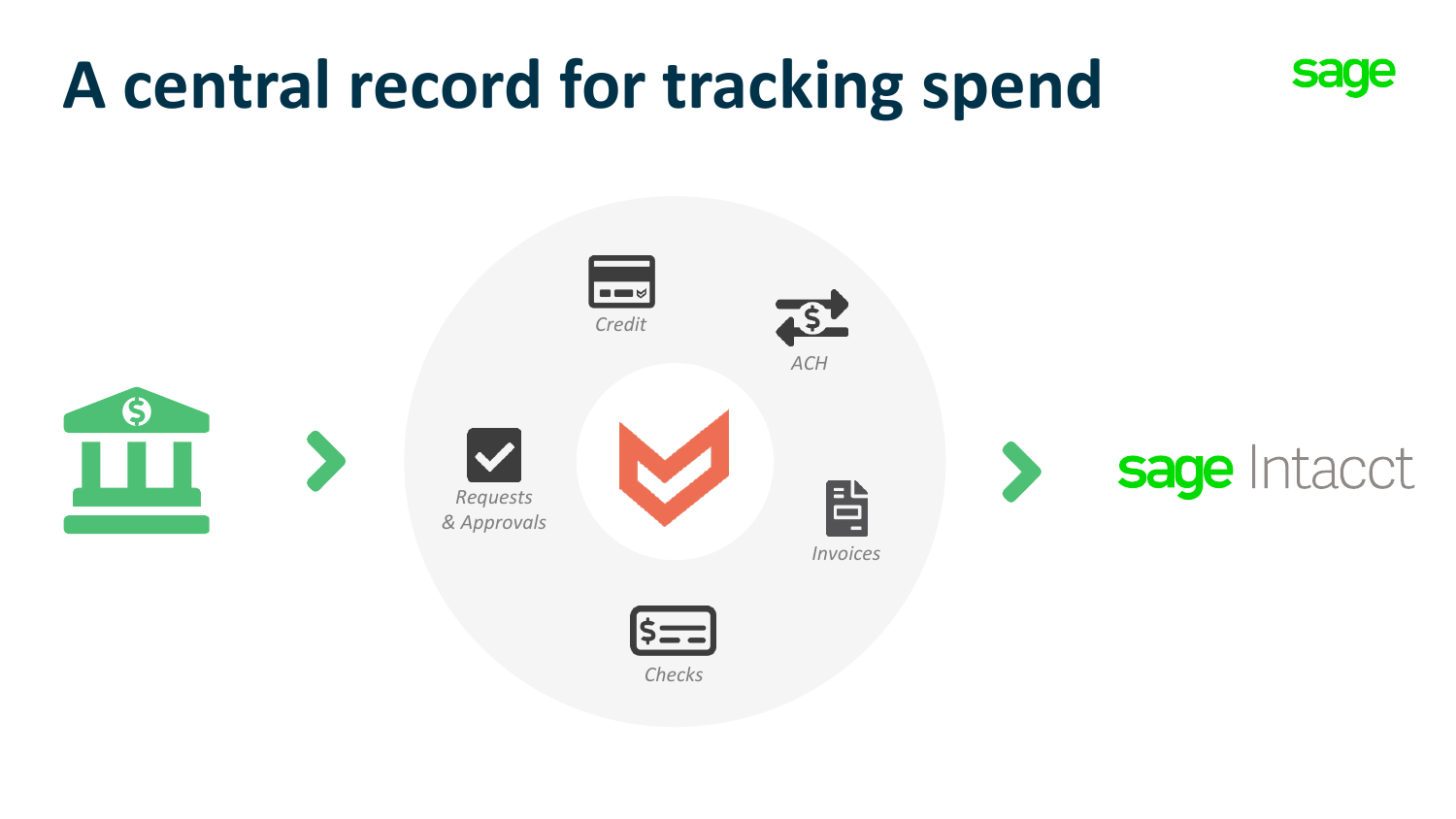

- Give every employee a view into the impacts their expenditures have on company performance
- Improve the business processes that link specific customers or cohorts to the cost of closing them
- Provide faster feedback on the results generated by your company's business decisions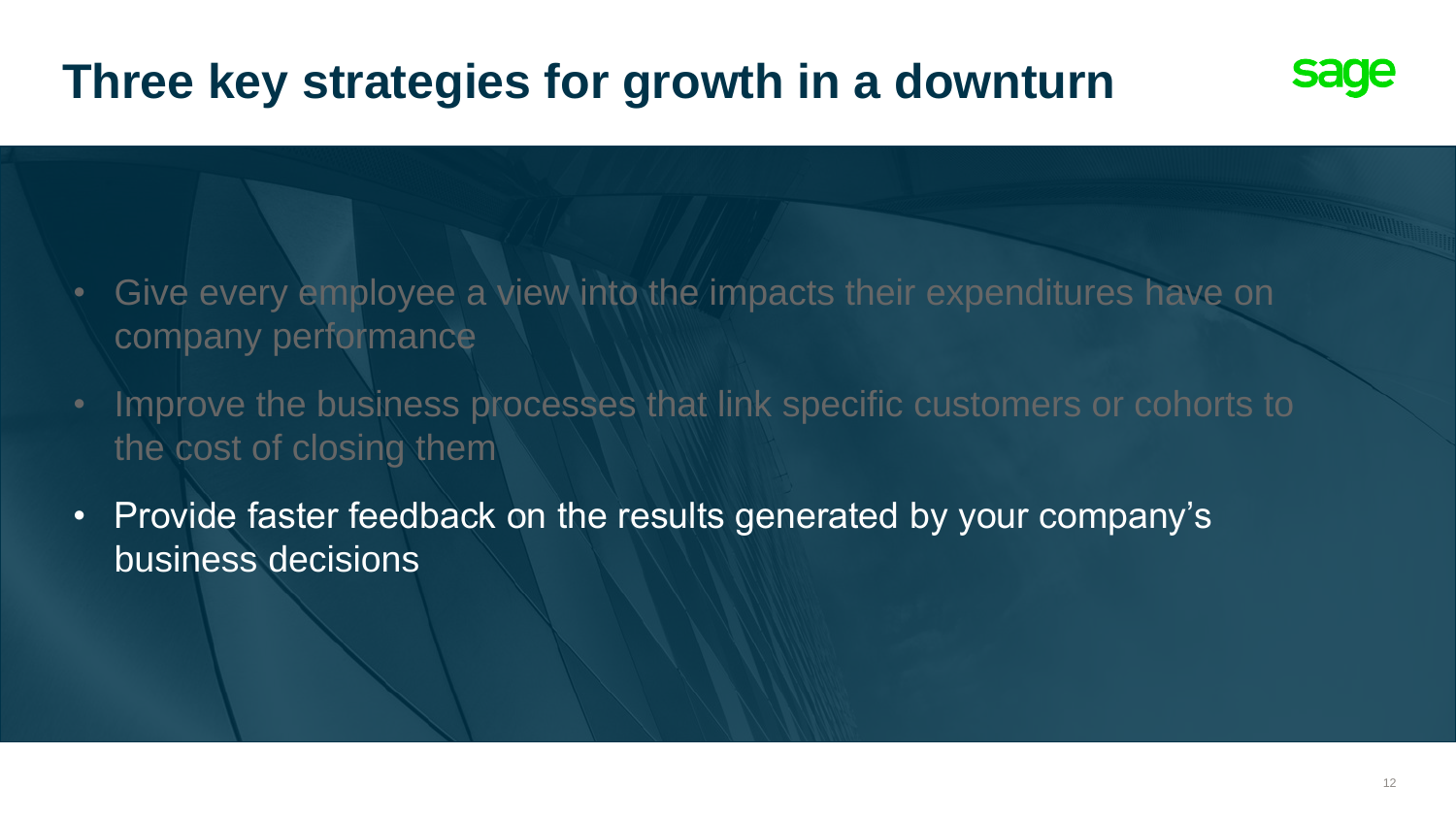## **Customer Acquisition Cost (CAC) Payback**

Understand how effective your S&M organization is

#### **What is CAC?**

Total sales, marketing, customer success, etc. costs to acquire a customer. Generally calculated quarterly

#### **What is CAC Payback?**

The time it takes to recover CAC, generally on a gross profit basis

#### **Why does CAC Payback Matter?**

Only after the CAC payback period are customers profitable to your business; therefore, the shorter the better

#### **Calculating CAC Payback**

Prior Period S&M Expense / [(Quarterly Net New MRR) \* Gross Margin]



|               | <b>SMB</b> | <b>Mid-Market</b> | <b>Enterprise</b> |
|---------------|------------|-------------------|-------------------|
| Good          | 12         | 18                | 24                |
| <b>Better</b> | $6 - 12$   | $9 - 18$          | $12 - 24$         |
| <b>Best</b>   | <6         | < 9               | <12               |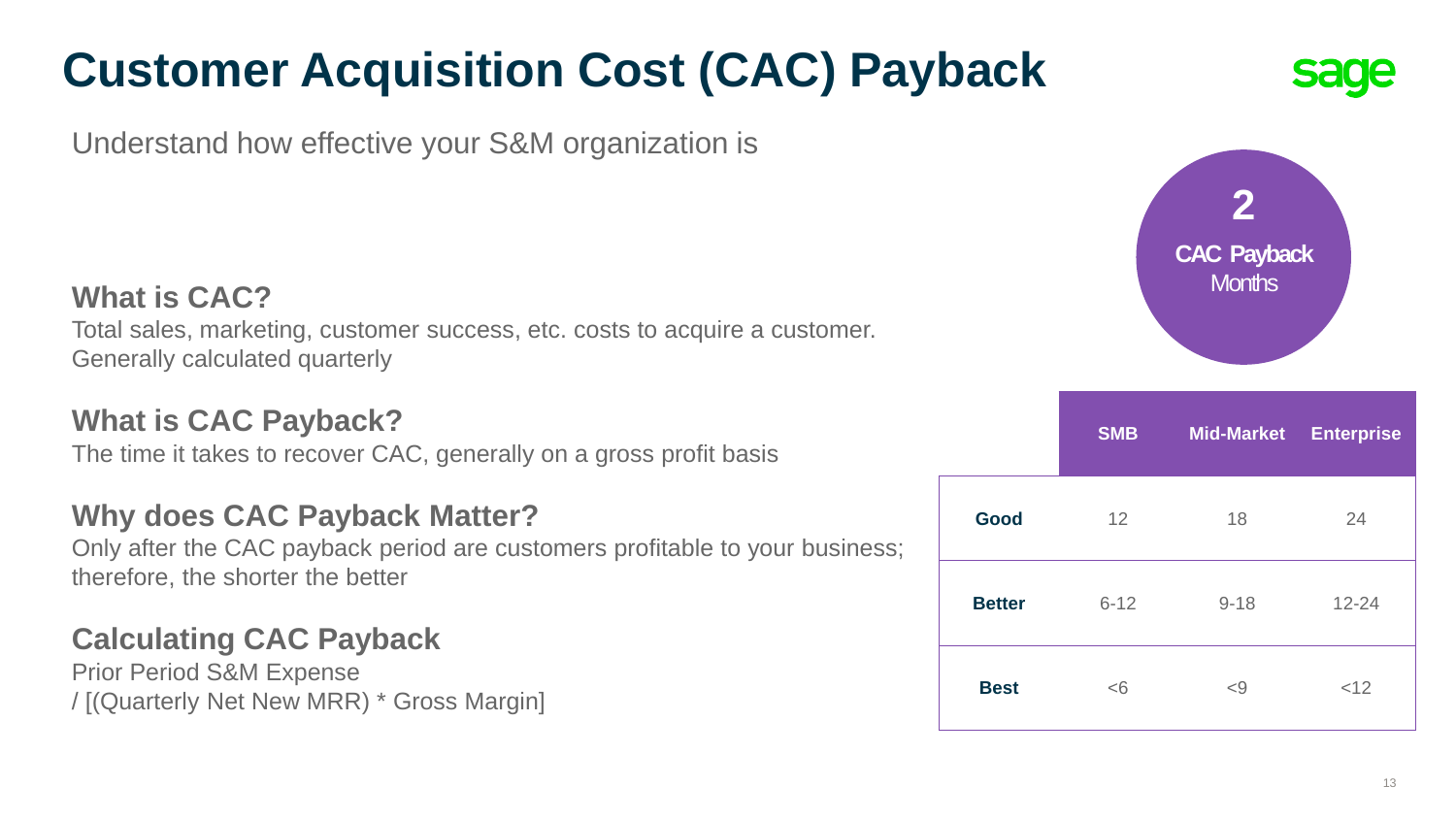## **Great Decisions Come From Great Data**

| learly Clearly USA                                                                                                                                   |                                                                            |                                                                                      |                                                                                                                                                                           |                                                                              | Action UI On Off Send Us Feedback & Emma Penny - Controller + Help & Support |
|------------------------------------------------------------------------------------------------------------------------------------------------------|----------------------------------------------------------------------------|--------------------------------------------------------------------------------------|---------------------------------------------------------------------------------------------------------------------------------------------------------------------------|------------------------------------------------------------------------------|------------------------------------------------------------------------------|
| ⋒<br>Dashboards<br>$\checkmark$                                                                                                                      |                                                                            |                                                                                      |                                                                                                                                                                           |                                                                              | $\Box$<br>Q Search                                                           |
| Digital Board Book - SaaS Metrics                                                                                                                    |                                                                            |                                                                                      | 04/30/2017<br><b>自</b> All customers                                                                                                                                      | $\mathbf{v}$ All channels<br>$\cdot$ All segments                            | ₵<br>₿<br>ලා<br>$\sqrt{ }$ Clear<br>$\mathbf{v}$ .                           |
|                                                                                                                                                      | <b>CMRR</b> per Customer<br>\$6,463<br>this month<br>+\$14 vs. prior month | <b>CMRR</b><br>\$5,603K<br>$\mathbf \Phi$<br>this month<br>+\$25,785 vs. prior month | <b>ARR</b><br>\$67,243K<br>this month<br>+\$309,424 vs. prior month                                                                                                       | New CMRR<br>\$43,041<br>this month<br>-\$83,816 vs. prior month              |                                                                              |
|                                                                                                                                                      | <b>Customer Churn</b><br>0.35%<br>this month<br>-0.23 vs. prior month      | Revenue Churn<br>0.45%<br>this month<br>-0.30 vs. prior month                        | <b>Customer Renewal</b><br>98.47%<br>this year to date<br>+1.06 vs. prior year                                                                                            | Revenue Renewal<br>98.12%<br>this year to date<br>+1.10 vs. prior year       |                                                                              |
|                                                                                                                                                      | CAC<br>\$197,815<br>T<br>this quarter<br>+\$1,827 vs. prior quarter        | Payback in Months<br>20.56<br>this quarter<br>+6 vs. prior quarter                   | New Customers<br>5<br>this month<br>-7 vs. prior month                                                                                                                    | Avg New CMRR / Customer<br>\$8,608<br>this month<br>-\$1,963 vs. prior month |                                                                              |
| $\vee$ CMRR Waterfall<br>03/29/2019 04:14                                                                                                            |                                                                            | <b>TACQ®®</b>                                                                        | $\vee$ New Customers<br>$_{03/29/2019\ 04:14}$                                                                                                                            |                                                                              | <b>YACQ@自</b>                                                                |
| \$5,630,000<br>\$43,041.66<br>\$5,577,835.86<br>\$4,504,000<br>\$3,378,000<br>\$2,252,000<br>\$1,126,000<br>\$O<br><b>Beginning CMRR</b><br>New CMRR | \$7,597.90<br>Add On                                                       | $\sqrt{2}$<br>\$5,603,621.25<br>\$(24,854,17)<br>Total<br>Chum                       | Month Ending 11/30/2016<br>Month Ending 12/31/2016<br>Month Ending 01/31/2017<br>Month Ending 02/28/2017<br>Month Ending 03/31/2017<br>Month Ending 04/30/2017<br>$\circ$ | $\overline{8}$<br>16<br>24                                                   | $\Delta$<br>32<br>40                                                         |
| <b>CAC Trend</b><br>$\checkmark$<br>03/29/2019 04:14                                                                                                 |                                                                            | <b>TACO@M</b>                                                                        | Customer Churn Trend<br>03/29/2019 04:14<br>$\checkmark$                                                                                                                  |                                                                              | <b>TACQ®®</b>                                                                |
| \$400,000<br>\$320,000<br>\$240,000<br>\$160,000                                                                                                     |                                                                            | $\mathbb{R}$                                                                         | 15<br>12<br>$\theta$                                                                                                                                                      |                                                                              | $\Delta$                                                                     |
| Privacy Policy<br>Copyright @ 1999-2019 Sage Intacct, Inc.                                                                                           |                                                                            |                                                                                      |                                                                                                                                                                           |                                                                              | sage Intacct                                                                 |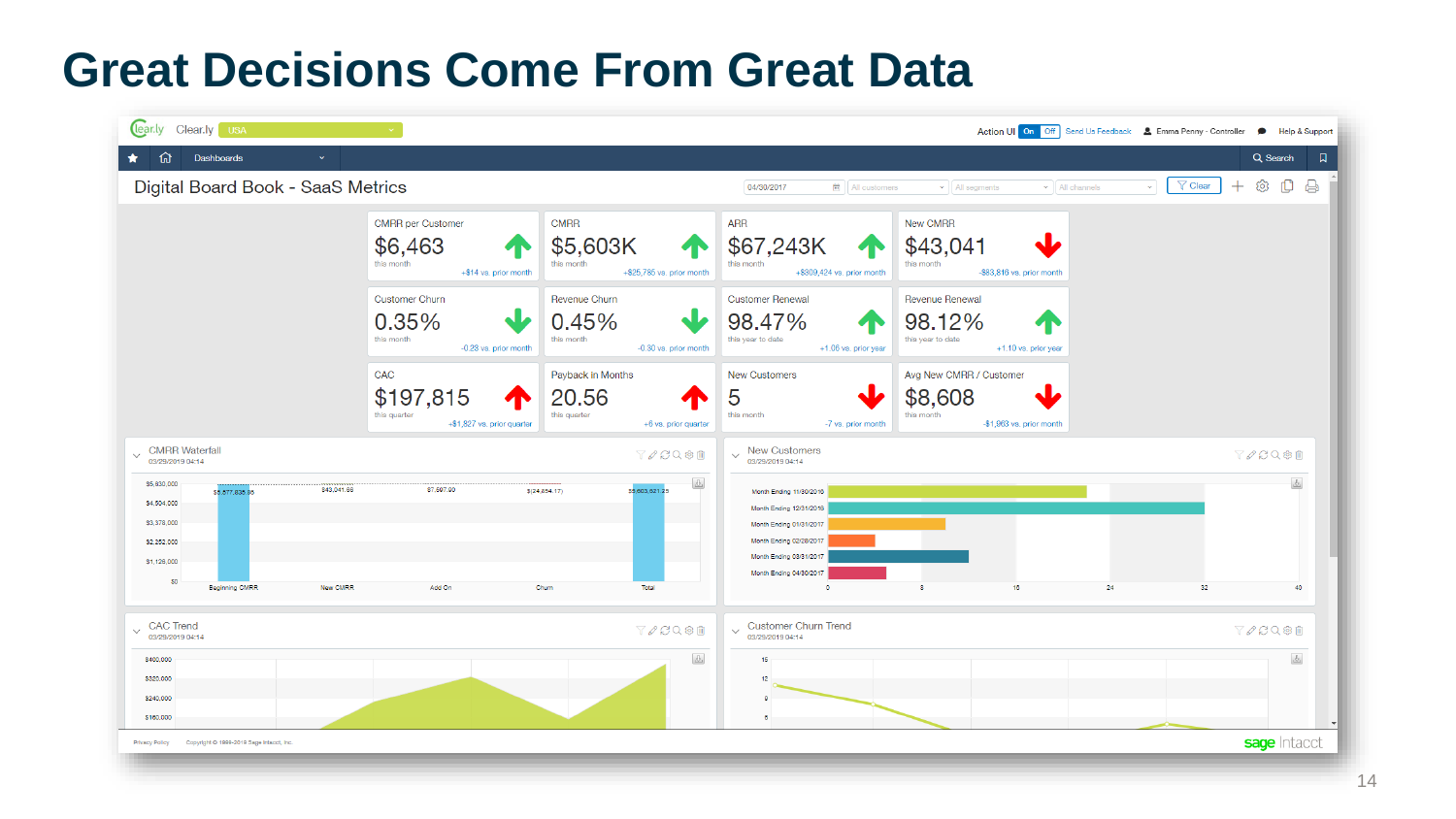

- Give every employee a view into the impacts their expenditures have on company performance
- Improve the business processes that link specific customers or cohorts to the cost of closing them
- Provide faster feedback on the results generated by your company's business decisions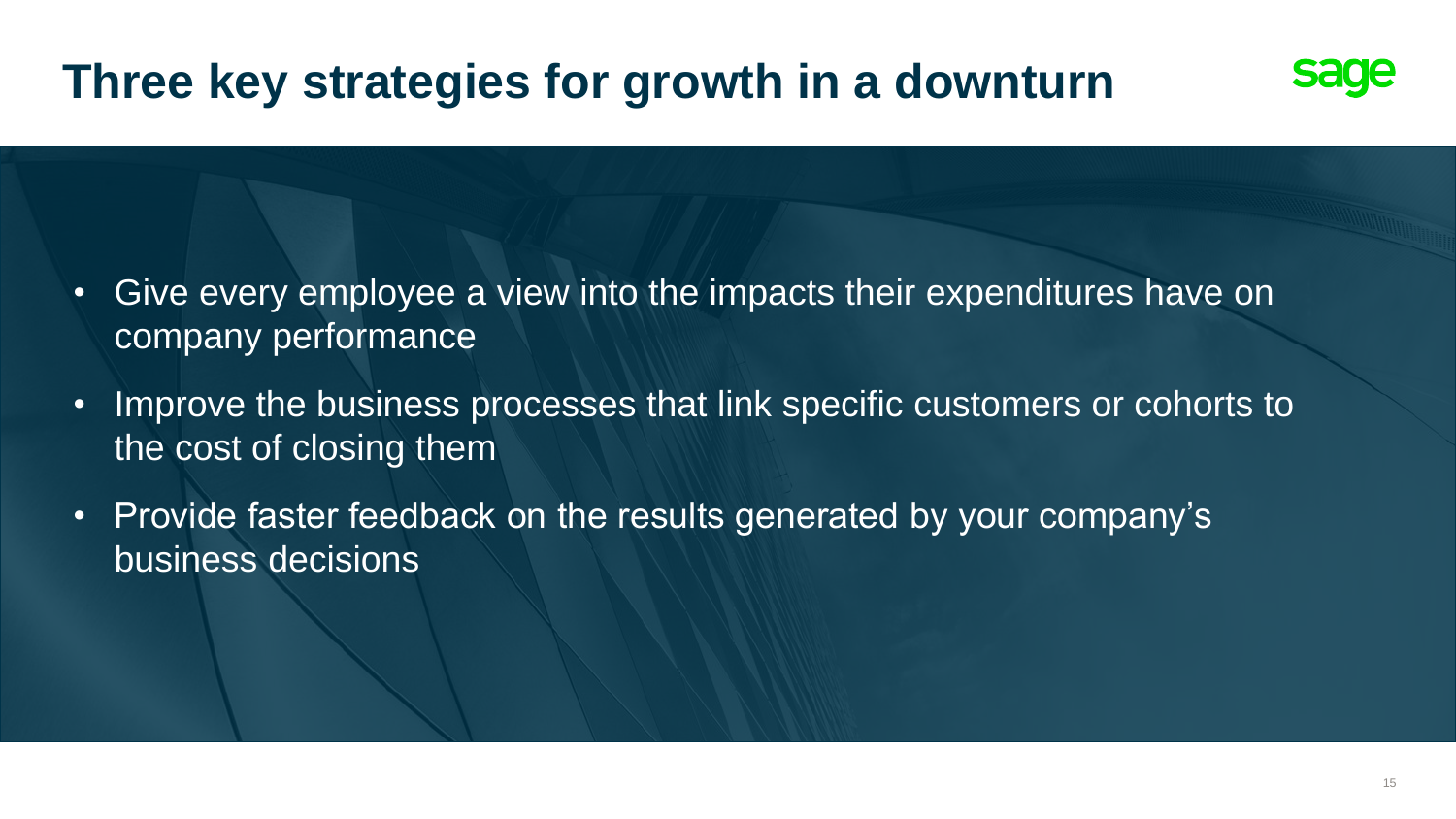## **Sage Intacct: The Leader in B2B Subscription and Financial Management**



**sage**